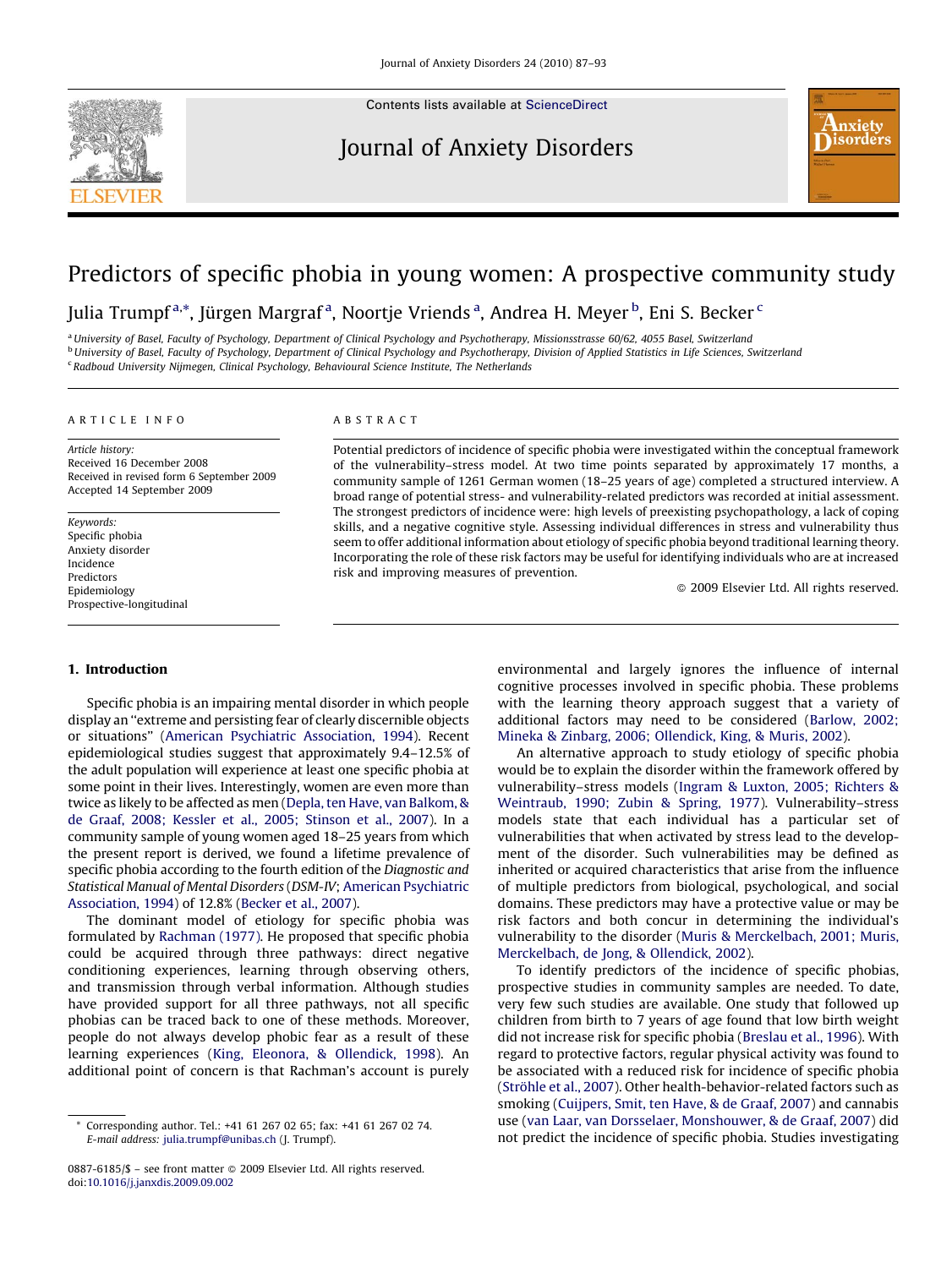the role of psychopathology reveal that panic attacks [\(Goodwin](#page--1-0) [et al., 2004\)](#page--1-0) and parental depression (Lieb, Isensee, Höfler, Pfister, & [Wittchen, 2002\)](#page--1-0) predict the incidence of specific phobia, but that childhood separation anxiety (Brü[ckl et al., 2007](#page--1-0)) is not associated with developing specific phobia, when using strictly prospective analyses.

Summarizing from these studies, previous research identified very few factors associated with incidence of specific phobia. Results revealed that preexisting psychopathology is a risk factor but also protective factors seem to play a role in the development of specific phobia. However, many other components of the vulnerability– stress model such as stress, coping, and cognitive factors have never been studied as potential predictors of specific phobia.

Ideally, predictors of specific phobia should be studied in a sample during the peak risk phase, which is, based on retrospective age-at-onset reports, scheduled at the time of childhood and adolescence ([Burke, Burke, Regier, & Rae, 1990; Kessler et al., 2005\)](#page--1-0). However, one study distinguished between age at onset of fear and specific phobia (i.e., the time when the fear causes enough distress and impairment to meet full diagnostic criteria) and found that there was an average time interval of 9 years between the onset of the fear and the onset of the specific phobia. The typical age at onset for the specific phobia was during early adulthood [\(Antony, Brown, &](#page--1-0) [Barlow, 1997\)](#page--1-0). Thus, studying predictors of the incidence of the diagnostic threshold in a sample of young adults appears to be promising. Given the large number of women with specific phobia, examining women in this age group is clearly important.

To conclude, our knowledge about predictors of specific phobia is hampered by a paucity of prospective community studies and use of limited sets of predictors. The purpose of this study was to further investigate the etiology of specific phobia, studying predictors of the incidence of specific phobia during early adulthood. Data came from a prospective study in which a community sample of German women completed a diagnostic interview at two time points. A broad range of potential predictors of specific phobia was examined using information from interview and self-report questionnaires at initial assessment. As part of this investigation, we will report incidence rates of specific phobia subtypes in this sample.

## 2. Method

## 2.1. Participants

Subjects were 1261 German women who participated in the Dresden Predictor Study (DPS; also referred to as the Dresden Mental Health Study), a prospective epidemiological study of mental disorders. A description of the study as well as details about sampling and representativeness of the sample have already been reported elsewhere ([Trumpf, Vriends, Meyer, Becker, Neumer, &](#page--1-0) [Margraf, 2009\)](#page--1-0). Also, initial prevalence and incidence findings of DSM-IV disorders for this sample are presented elsewhere ([Becker](#page--1-0) [et al., 2000](#page--1-0)). The current study is restricted to those participants who completed a diagnostic interview at both waves of data collection and a battery of self-report questionnaires at least at baseline.

Participants were drawn randomly from the 1996 population registers of residents in Dresden, former East Germany. All participants had to meet the selection criteria of being female and being aged 18–25 years at the time of initial assessment. At baseline, no reimbursement for participation in the study could be offered. At follow-up, participants received a small gift package founded by sponsorship. A total of 5203 women was located and deemed eligible for the study. Of these, 2138 women (41.1%) did not respond. Reasons for nonresponse were refusal to take part (68.3%), lack of time (24.6%), and failure to appear at the interview (7.2%). Analyses of response bias suggested that women with more mental problems were less likely to participate in the study (see [Trumpf et al., 2009](#page--1-0)). At baseline assessment between July 1996 and September 1997, a total of 2068 women completed the diagnostic interview and 997 filled out questionnaires only, resulting in a response rate of 58.9%. Of the 2068 participants who took part in the interview, 1881 also filled out questionnaires.

At the follow-up assessment approximately 17 months later  $(M = 16.9 \text{ months}, SD = 6.0, range = 7-30 \text{ months}, 1435 (76.3%)$ participants returned for a readministration of the diagnostic interview. Biases that might have emerged due to dropout were examined by comparing dropouts  $(n = 446)$  with the remaining 1435 participants according to sociodemographic characteristics and mental disorders. Dropout was associated with having a romantic partner,  $\chi^2(1)$  = 14.0,  $p < .001$ ; a lower educational level,  $\chi^2(5) = 46.1$ ,  $p < .001$ ; being employed full-time,  $\chi^2(4) = 10.7$ ,  $p < .05$ ; and having a lower socioeconomic status,  $\chi^2(2)$  = 25.5,  $p < .001$ . Dropouts were more likely to be diagnosed with a current somatoform disorder at baseline,  $\chi^2(1)$  = 4.4,  $p < .05$ . However, dropouts did not differ from follow-up participants regarding all other current mental disorder diagnoses.

As our goal was to study incidence of specific phobia, follow-up participants who reported lifetime specific phobia in the diagnostic interview at baseline ( $n = 174$ ) were not included in the present analyses. This provided a sample size of 1261 for the present study. The baseline sociodemographic characteristics of this sample were as follows: Their mean age was 21.3 years old ( $SD = 1.9$ , range =  $18-$ 25). A minority of the participants (2.2%) had completed presecondary schooling with the lowest educational level (''Hauptschule'' = mandatory basic school, 9 years). About 30% had attended intermediate level school (''Realschule'' or ''Polytechnische Oberschule'' = intermediate type of secondary school that allows qualification for specific university curricula, 10 years) whilst the majority (64.5%) had completed the highest educational level that qualified them for university entry (''Abitur'' = secondary school that prepares for entrance to university, 12–13 years). Altogether, 58.3% of the women were still enrolled in professional education, 1.2% had already completed a university degree, 7.6% had completed college, and 16.2% had completed their apprenticeships. Almost half of the participants wereworking; 17.7% worked part-time, 28.6% full-time. About 30% of participants were classified as belonging to lower socioeconomic status; most participants (62.6%) were classified as belonging to middle socioeconomic status and few participants were classified as high (9.3%). In this context, it should be noted that Dresden is a city with several large universities; and the high density of nonworking young adults with the highest educational level is rather typical for Dresden.

## 2.2. Diagnostic interview

Diagnostic interviews were conducted with each participant using the "Diagnostisches Interview für Psychische Störungen – Forschungsversion'' (F-DIPS; translation: Diagnostic Interview for Mental Disorders – Research Version; [Margraf, Schneider, Soeder,](#page--1-0) [Neumer, & Becker, 1996](#page--1-0)). The F-DIPS is an earlier version of the DIPS ([Schneider & Margraf, 2006](#page--1-0)) and is based on a German translation and extension of the Anxiety Disorders Interview Schedule (ADIS-IV-L; [Di Nardo, Brown, & Barlow, 1995](#page--1-0)). It is a structured interview for the assessment of Axis I mental disorders according to DSM-IV criteria. At baseline, the F-DIPS was used to assess lifetime and 7-day disorders; at follow-up, the interval version was applied to assess disorders during the 17-month follow-up and the past 7 days.

F-DIPS interviews at baseline were conducted by a total of 80 interviewers; interviews at follow-up by a total of 72 interviewers. Overall, 16 interviewers were involved in the fieldwork of both investigations. Most of the interviewers were clinical psychology